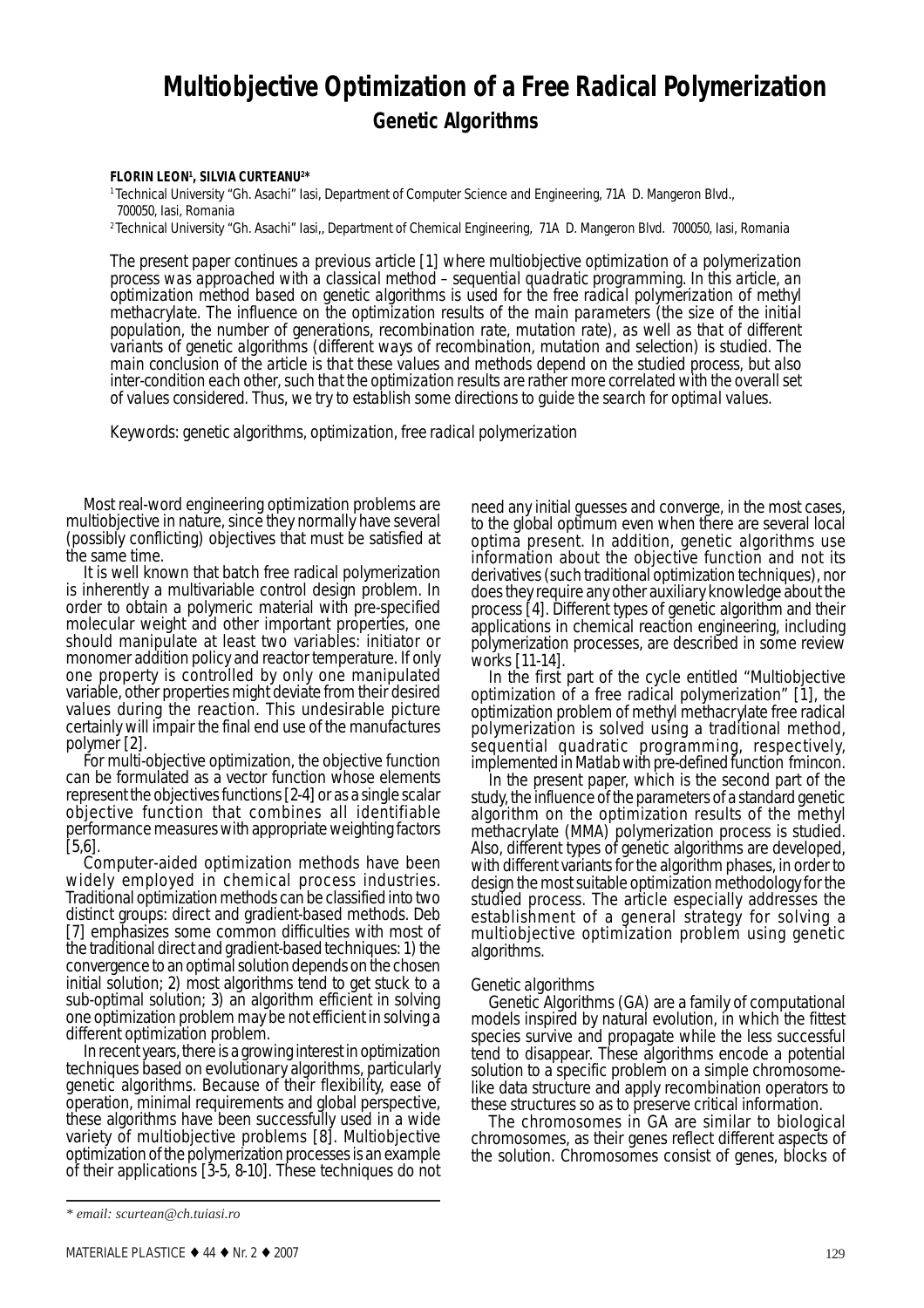DNA. Each gene will produce a particular protein that will shape a certain trait. Possible variations of a gene are called alleles. Each gene has its own position in the chromosome; this position is called a locus. The complete set of genetic material (all chromosomes) is called the genome.

An implementation of a genetic algorithm begins with a population of (typically random) chromosomes. One then evaluates these structures and allocates reproductive opportunities in such a way that those chromosomes which represent a better solution to the target problem are given more chances to "reproduce" than those chromosomes which are poorer solutions. According to the evolutionary theory, only the most suited elements of a population can survive and generate offspring, thus transmitting their characteristics to new generations. The heredity is enclosed in the chromosomes of individuals represented in an optimization problem by a specific numerical (often binary) code. The suitability of each element according to the optimization problem under consideration is evaluated via a fitness value directly derived from the objective

function.<br>In a broader usage of the term, a genetic algorithm is any population-based model that uses selection and recombination operators to generate new sample points in a search space. Unlike other methods, evolution is not a directed process, but a heuristic one, in which the purpose of the individuals is to compete in order to propagate their genetic material to the next generation. In the biological case, the fitness of an individual results from its interaction with the environment. Genetic algorithms use a fitness function instead to compute how close a potential solution is to the desired solution.

The three fundamental procedures in a typical genetic algorithm are selection, crossover and mutation. The cycle of evolution is generally repeated until a predefined

number of generations is reached. The *selection* establishes the way in which parents will be chosen for the offspring that will form the next generation. In this phase, the fitness of all the individuals in the population is evaluated. The individuals with higher fitness must have more chances to reproduce. For each individual to be created in the next generation, two parents are thus selected.

*Crossover* is the operation that ensures the genetic diversity of the population. After two parents have been selected, their chromosomes are combined to produce an offspring. In nature, crossover occurs when corresponding chromosomes of a parent exchange genetic material by breaking and reuniting of DNA molecules. In this case, each parent has two strings of chromosomes (the double helix), and one string from a parent is combined with one string from the other. In GA, an individual has only one set of chromosomes. Thus, the chromosome of the offspring is built by taking different parts of the parents' chromosomes and binding them together. There are many variants for performing this operation, which largely depend on the problem.

 After crossover, a small change in the chromosome of the offspring can be applied. The importance of this operation - *mutation* - is still a matter of debate. It is believed that its role is to get the system out of local extremes or to accelerate convergence, although genetic algorithms do not need differential functions and gradient descendent methods for convergence.

The first generation is randomly generated. Then, using the above operations, a new population is created. The old population is abandoned and the subsequent generation is produced using the new population. There is no theoretical reason for this clear distinction between generations. This restriction is only an implementation model that simplifies the computation. In order not to lose good solution during the search, sometimes an *elitism* procedure is employed, i.e. the best individuals from the old population are directly copied into the new one. That ensures that the overall solution of the GA will not get worse.

The process is repeated until a convenient solution is found. Normally, the best (fittest) individual of its generation represents the solution given by the genetic algorithm at a certain moment.

Figure 1 summarizes the stages of a GA procedure.



Fig. 1. General flowchart of a genetic algorithm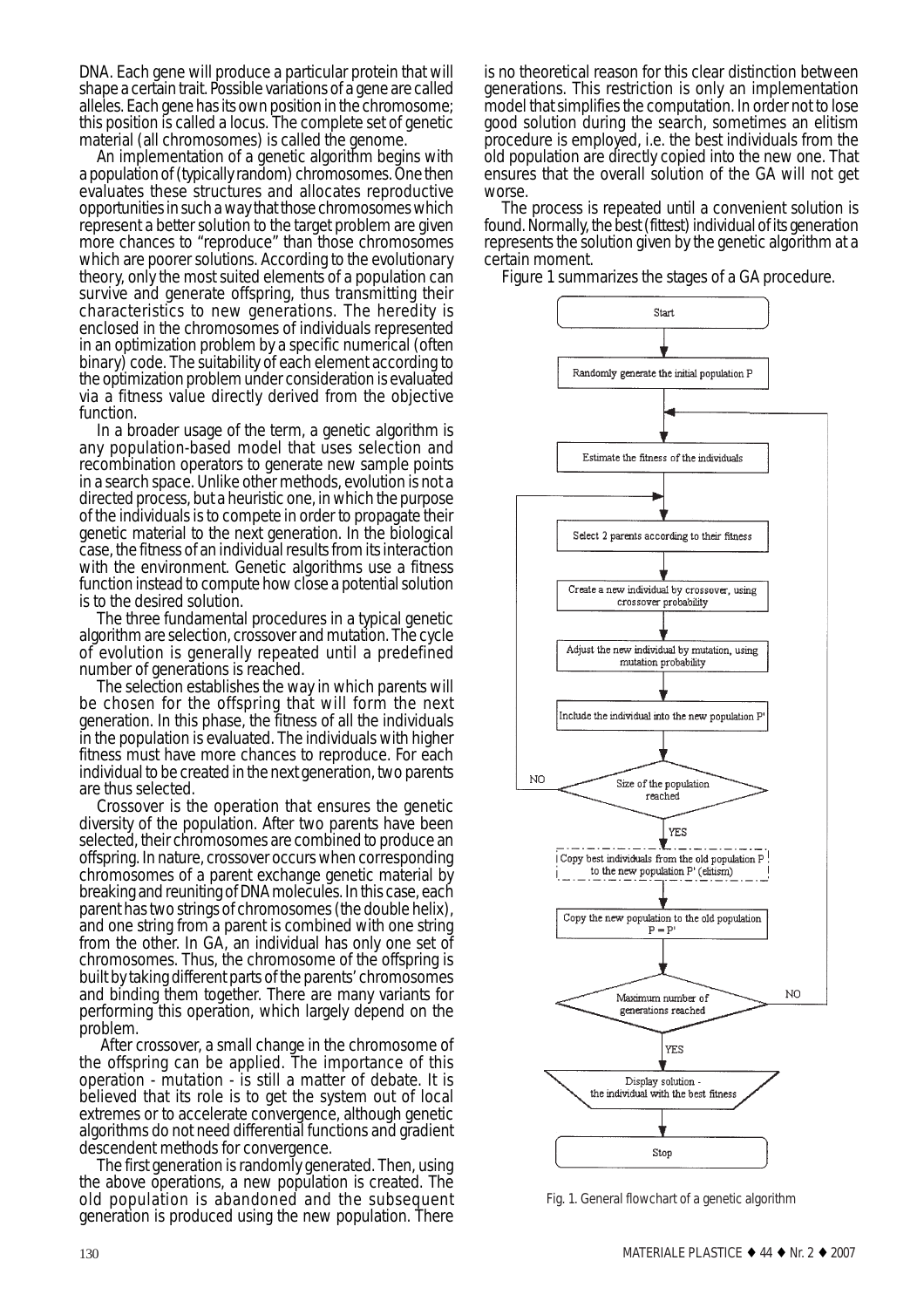Although GA's highly rely on stochastic processes (selection, crossover, and mutation are performed with certain probability rates), they are not random searches. The evolutionary mechanisms have definitely better results than random exploration, and these results are achieved with faster convergence.

# *Description of the GA model*

In our GA model, we used real value encoding for the chromosomes. There are other approaches for MMA polymerization using binary solution representation [9], as it is the simplest type of encoding, in which chromosomes are composed only of 1's and 0's. Even the number of alleles is thus rather small (two), this encoding is very common, because it is very easy to use. However, value encoding is more general, because genes are real numbers. Some experiments [15] have shown that real value encoding is more time efficient, with better precision of the solutions.

Our optimization tests are based on some variants of GA resulted from different methods for selection, crossover and mutation.

# *Selection*

# *Variant 1: Roulette wheel selection*

One of the most common selection types is the roulette wheel selection. In this strategy, the parents are selected proportionally to their fitness. The probability of an individual *i* to be chosen is:

$$
P_i = \frac{F_i}{\sum_{j=1}^{n} F_j}
$$
 (1)

where is the fitness of individual *i* and *n* is the number of individual in the population. Since roulette wheel is basically a stochastic process, there is a good chance that the individual with best fitness is selected both as mother and father. Thus, in order to diminish the loss of genetic diversity, one can impose that the two parents be different individuals.

# *Variant 2: Rank selection*

The roulette method of selection will have problems when the fitnesses differ greatly. For example, if the best chromosome fitness is 90 % of the entire roulette wheel then the other chromosomes will have a slim chance of being selected. Rank selection first ranks the population and then every chromosome receives fitness from this ranking. The worst will have fitness 1, second worst 2 etc. and the best will have fitness *n* (number of chromosomes in population).

The probability of an individual *i* to be chosen is now:

$$
P_i = \frac{R_i}{\sum_{j=1}^n R_j}
$$
 (2)

where  $R_{\scriptscriptstyle{f}}$  is the fitness rank of individual *i* in the population.

### *Variant 3: Tournament selection*

Both the roulette wheel and the rank selection have the disadvantage of being computationally expensive (the population must be sorted in some way in order to obtain<br>their ranks and some linear complexity  $O(n)$  processing must be made to compute the sum of fitnesses or ranks).

In general tournament selection, *m* individuals are selected at random from the population and the fittest of them is selected. The most common type of tournament selection is binary tournament selection, where just two individuals are selected to produce a child.

### **Crossover**

or

Arithmetic real value crossover produces a linear combination of the parents. Given a uniform random number *r* ∈ [0,1],<br>  $C = r \cdot M + (1 - r) \cdot F$  (3)

$$
C = r \cdot M + (1 - r) \cdot F \tag{3}
$$

$$
C = r \cdot F + (1 - r) \cdot M \tag{4}
$$

where *C* is the real value chromosome of the child, and *M* and *F* are the chromosomes of the parents.

*Variant 1: crossover with the same point for all genes* dimensional space of the features produced by the genes, a crossover with the same point generates a new individual on the line segment that links the two parent points. This means that the *r* above is the same for all genes. Therefore, the offspring will be like its parents to the same extent for all its features.

*Variant 2: crossover with different points.* line segment that links its parents. The *r* value is different for every gene. The offspring will look more like one parent regarding a feature and less regarding another.

# **Mutation**<br>*Variant 1: fine tuning*

After a new individual has been created, a mutation is performed on it. Given the chosen solution encoding, a uniform mutation can be employed, that randomly changes a gene to a uniform random value from an interval:  $\mathbf{x'}_{i} = \bar{U}(\min_{i} \max_{i} ).$  The interval we used was  $[0.95, x_{i}, 1.05x_{i}]$ where *x*<sub>*i*</sub> represents the current value of the gene. We did not use absolute boundaries for the interval in order not to

In this way, the individual is "shaken" a little; after the mutation it receives a gene value close to the one obtained by crossover. Thus catastrophic mutations are avoided, that totally change a gene value. This method performs a "fine tuning" of the gene value, and thus an individual close to the optimal solution will not be taken out of that area in the solution space. Each gene is altered by a maximum of 10 % of its initial value.

### *Variant 2: resetting*

This method is the conceptual opposite of the previous variant. A gene value is reset to a random value in its search interval. The purpose is to refresh the search process, in case when the genetic diversity of the population decreases (so no longer converges to the solution) or the algorithm has converged into a local optimum. Each gene is independently considered, and mutation gives it a new random value in the initialization interval. Only some genes change (possibly all, but unlikely).

In this paper, we develop software for the different genetic operators described above. The optimization results obtained for each situation were compared in order to choose the best variant according to the process under study.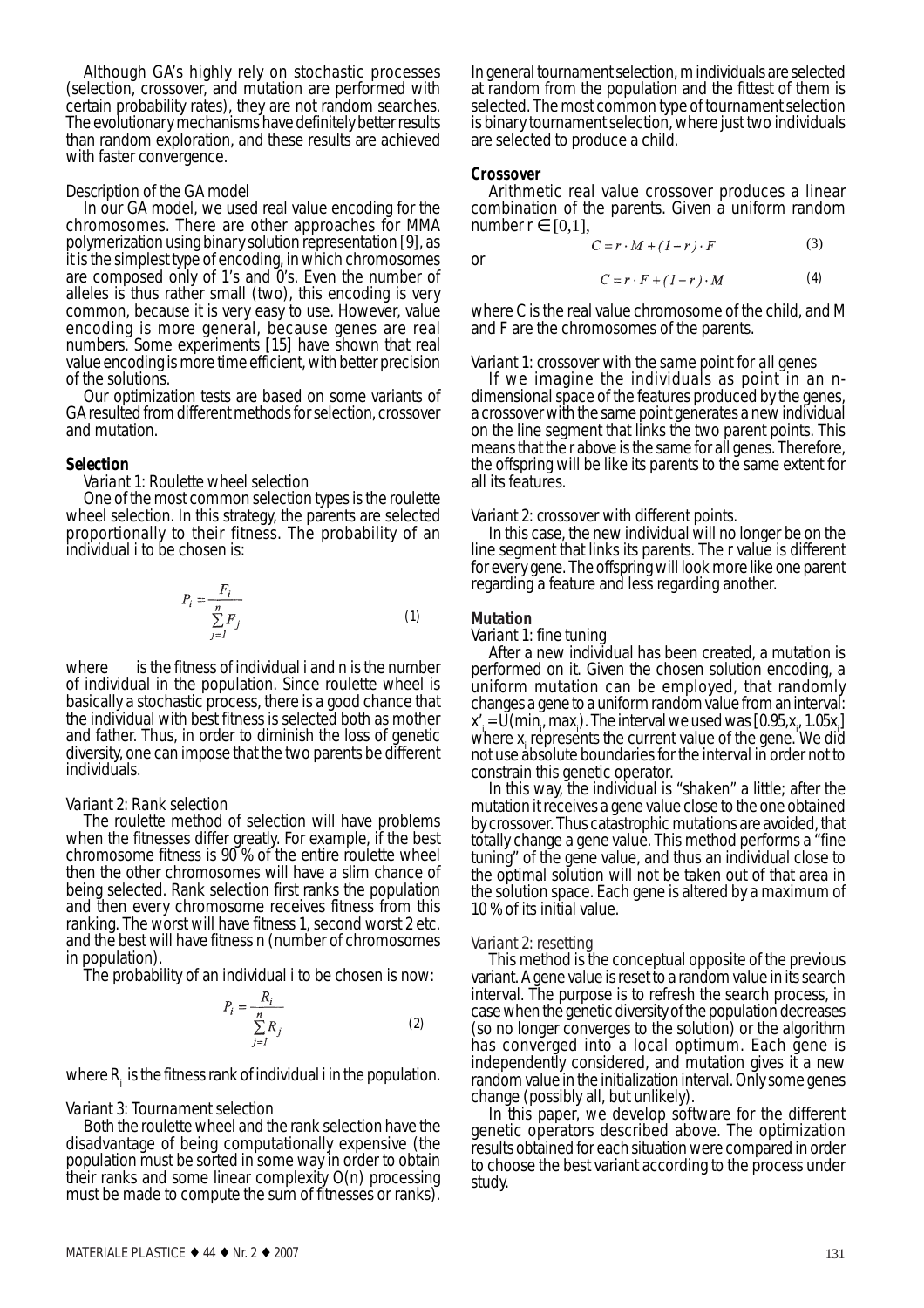### **Formulation of the optimization problem**

The mass balance equations give the following set of ordinary differential equations:

$$
\frac{dz}{dt} = f(z, u, t) \qquad z(t_0) = z_0 \qquad (5)
$$

where  $z(t)$  is the state variable vector defined, for bulk polymerization, by

$$
z = [I, x, \lambda_0, \lambda_1, \lambda_2, \mu_0, \mu_1, \mu_2]
$$
 (6)

In equation (6), *I* represents the concentration of the initiator, *x* is the monomer conversion and  $\lambda_k$  and  $\mu_k$  (k =  $0,1,2$ ) are moments of chain length for radicals and dead polymer, respectively.

The control variable vector is  $u(t)$ , with temperature and initial concentration of the initiator as components:

$$
u(t) = [T_1, T_2, T_3, I_0]
$$
 (7)

An admissible control input *u\*(t)* should be formed in such a way that the performance index *J*, defined by the following equations, is minimized:

Min 
$$
J[u(t)] = w_t \cdot t_f + w_Q \cdot Q_f + w_x \cdot (1 - x_f) + w_{D P n} \cdot \left(1 - \frac{D P_{nf}}{D P_{nd}}\right)^2
$$
  
(8)

subject to:

$$
dz/dt = f(z, u, t) \tag{9}
$$

$$
u_{\min} \le u(t) \le u_{\max} \tag{10}
$$

where number average polymerization degree is defined as: (11)

$$
DP_n = \frac{\lambda_1 + \mu_1}{\lambda_0 + \mu_0} \tag{12}
$$

$$
x_f = x(t_f) \qquad \text{and} \qquad DP_{nf} = DP_n(t_f)
$$

In the above equation, *J* is the objective function to be minimized, *w* are weighting factors, *Q* is the polydispersity index,  $x_d$  and  $DP_{nd}$  are desired values of monomer conversion and number average chain length at  $t = t$ <sub>k</sub>; *x*<sub>*f*</sub> and  $DP_{nf}$  are the actual values corresponding to the final reaction time *t<sub>f</sub>* 

An important objective for the polymerization system is the minimization of the final reaction time, which leads to higher productivity. The other objective included in the same function is the minimization of the polydispersity index of the polymer product. This ensures good physical properties of the polymer manufactured. The maximization of monomer conversion forces the amount of unreacted monomer to be small, and hence keeps post-reactor separation and recycling costs low. The endpoint requirement on  $DP_n$  leads to the production of polymer having desired properties, because several physical properties of polymers are related to their values of  $DP_n$ .

Many authors suggest the use of vectorial objective functions, which leads to obtaining more solutions, each "specialized" on a certain criterion. While this approach has the benefit of emphasizing the equilibrium regions of the decision space, eventually it is the user who must decide to choose an appropriate solution, if the problem requires a single result. In our case, the user must take into account several technological criteria. Using a scalar function with user-chosen objective weights proves to be a more simple approach, better suited for our GA based investigation.

# **Results and discussions**

Population size, number of generations, crossover probability and mutation probability are known as the control parameters of genetic algorithms. The values of these parameters must be specified before the execution of GA and they depend on the nature of the objective function.

There is no general termination criteria for GA. Predetermined number of generations or time or comparison of the best solutions to average fitness may be taken as stopping criterion. In our work, the number of generations is established before running.

| No.          | Iо                    |                 | $\mathbf x$ |       | Q    | $DP_n$   | Objective | <b>Observations</b> |
|--------------|-----------------------|-----------------|-------------|-------|------|----------|-----------|---------------------|
|              | (mol/m <sup>3</sup> ) | $({}^{\circ}C)$ |             | (min) |      | function |           |                     |
|              | 15.6                  | 61.4            | 0.46        | 117   | 2.41 | 3961     | 8.22662   | $dim=20$            |
|              |                       | 85              | 0.85        | 121   |      |          |           |                     |
|              |                       | 36.5            | 0.90        | 400   |      |          |           |                     |
| $\mathbf{2}$ | 18.8                  | 45.9            | 0.40        | 382   | 2.81 | 10391    | 9.97335   | $dim=50$            |
|              |                       | 63              | 0.80        | 395   |      |          |           |                     |
|              |                       | 62.3            | 0.85        | 400   |      |          |           |                     |
| 3            | 34.5                  | 43.5            | 0.41        | 388   | 2.69 | 8238     | 10.0584   | $dim=100$           |
|              |                       | 62.4            | 0.78        | 400   |      |          |           |                     |
|              |                       | 72.2            | 0.80        | 400   |      |          |           |                     |

**Table 1** THE INFLUENCE OF THE INITIAL POPULATION DIMENSION UPON OPTIMIZATION RESULTS

|--|--|

THE INFLUENCE OF THE NUMBER OF GENERATIONS UPON OPTIMIZATION RESULTS

| No.              | Io.                   | Т               | X    |       | Q    | $DP_n$ | Objective | <b>Observations</b> |
|------------------|-----------------------|-----------------|------|-------|------|--------|-----------|---------------------|
|                  | (mol/m <sup>3</sup> ) | $({}^{\circ}C)$ |      | (min) |      |        | function  |                     |
|                  | 16.9                  | 62              | 0.43 | 115   | 2.45 | 3872   | 8.5214    | $dim=20$            |
|                  |                       | 79              | 0.80 | 119   |      |        |           | $gen=15$            |
|                  |                       | 35.2            | 0.88 | 400   |      |        |           |                     |
| $\mathbf{2}$     | 15.6                  | 61.4            | 0.46 | 117   | 2.41 | 3961   | 8.22662   | $dim=20$            |
|                  |                       | 85              | 0.85 | 121   |      |        |           | $gen=30$            |
|                  |                       | 36.5            | 0.90 | 400   |      |        |           |                     |
| $\mathbf{3}$     | 26                    | 93.6            | 0.33 | 8     | 2.62 | 375    | 8.30637   | $dim=20$            |
|                  |                       | 111             | 0.92 | 13    |      |        |           | $gen=50$            |
|                  |                       | 74.2            | 0.93 | 44    |      |        |           |                     |
| $\boldsymbol{4}$ | 20.5                  | 42.6            | 0.23 | 376   | 3.36 | 3984   | 11.5804   | $dim=20$            |
|                  |                       | 73.2            | 0.75 | 399   |      |        |           | $gen=100$           |
|                  |                       | 81.2            | 0.85 | 400   |      |        |           |                     |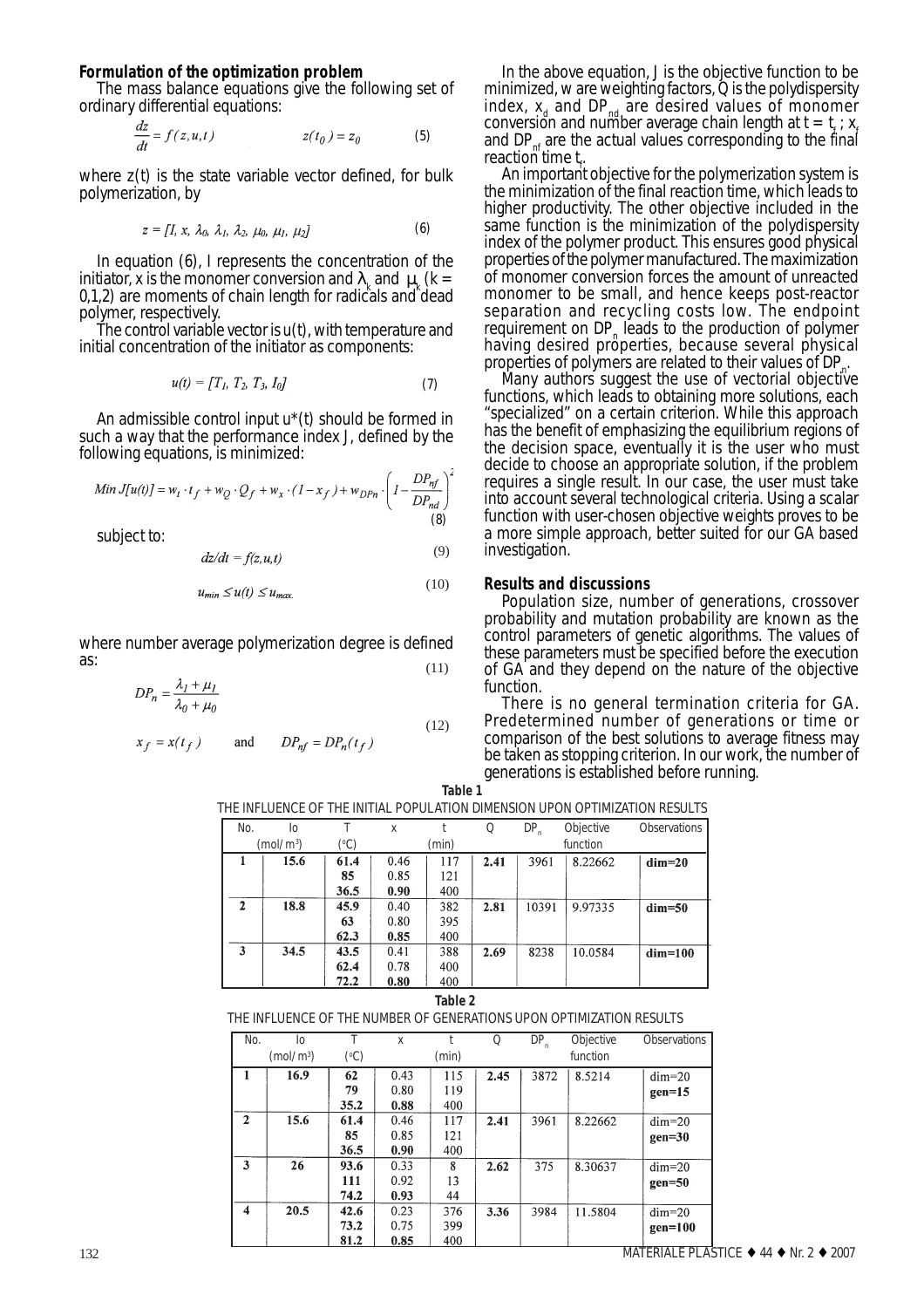A good process model is a necessary prerequisite for application of the optimal control strategy. Consequently, the kinetic model has been validated by experimental runs of bulk polymerization in a wide range of operating conditions. Our previous works [17, 18] present good agreement between simulation results and experimental data for the kinetic model developed for batch MMA polymerization.

The polymerization process is conducted in a fixed time of 400 s, in a perfect mix batch reactor. Limit ranges for the reaction temperature, *T*, and the initiator concentration feed, *I<sub>a</sub>* are established based on experimental data: 40°C  $\leq T \leq 90^{\circ}$ C and 10 mol/m<sup>3</sup>  $\leq I_0 \leq 50$  mol/m<sup>3</sup>.<br>The GA based optimization technique is implemented

in *Matlab* with original software, as specific functions were programmed for each phase of the genetic algorithm. Figure 1 presents an outline of the algorithm. At each step of the optimization procedure, model equations are integrated using a special function for solving stiff differential equation, *ode15* in *Matlab 7.0*. Integration leads to conversion, number and weight average molecular

weight histories for  $t_{init} \leq t \leq t_f$ .<br>In order to watch the influence of the GA parameters on the optimization results, in the objective function (8) we consider  $w_t = 0$  and  $W_{\text{DPn}} = 0$ , i.e. we try to maximize<br>conversion and minimize the polydispersity index. By decreasing the number of objectives which should be simultaneously accomplished, we focus on the relationship between the values of parameters of the genetic algorithm and the optimization results.

The tables that show the results of the optimizations contain the following columns: the current number, the values of decision variables,  $I_{\varrho}$  and  $T$  (three values for temperature,  $T_p$ ,  $T_z$ ,  $T_z$ ), conversion, *x*, time, *t*, in minutes, polydispersity index, *Q*, number average polymerization degree,  $DP_{n}$  (all these resulting from solving the model in degree,  $DP_{\rho}$  (all these resulting from solving the model in the conditions  $I_{\rho}$  *T* established through the optimization procedure), the value of the objective function, *J*, and an observation column where the GA parameters or methods are mentioned. In an optimization, three values are shown for conversion and time. The first two represent the values corresponding to the intermediate steps of temperature, and the last – the value obtained at the end of the reaction,

when using optimal parameters. On each row (in each optimization), the final results are marked by bold characters, representing the objectives of the optimization and the optimal values of decisions variables  $(T, I<sub>0</sub>)$ . Also, particular cases of the objective function are included in the tables, by assigning zero values to the weights of some

objectives. The weights used in optimization, according to the discussions and tests in [1], are:  $w_x = 10$ ,  $w_0 = 3$ .

Tables 1 and 2 contain optimizatiôns made with different values of the GA basic parameters, i.e. the dimension of the initial population (*dim*) and the number of generations (*gen*). The selection method is the rank selection, and for crossover and mutation, the variants marked as 1 in the section that describes the GA are used. Other values being used are: the crossover rate (*cross*) = 0.8, the mutation rate (*mut*) = 0.03, and the number of generations (*gen*) = 15.

GA research showed that the solution improves as the number of individuals in the population increases, but only up to a point. Beyond that, a larger population decreases the convergence speed of the algorithm, without leading to an improvement of the solution. In table 1, the value of 20 for the initial population size leads to the smallest value of the objective function and to acceptable values of the partial objectives, while trying to achieve a big conversion and a small polydispersity index. Thus, in optimization marked as 1 in table 1, with  $I_0 = 15.6$  mol/m<sup>3</sup> and T = 61.4, 85, 36.5°C ( $T_1 < T_2 > T_3$ ), a final conversion of 0.90 and a polydispersity index of 2.41 are achieved.

With the increase in the number of generations, the execution time increases. Since the GA is an iterative procedure, the quality of the solution should increase with the number of generations, especially if elitism is used, which guarantees the fact that the solution will not worsen over time. But for each parameter and process there is a limit beyond which there are no more improvements of the results. As table 2 shows, for MMA polymerization, a number of 30 generations (*gen=30*) is sufficient to provide acceptable results. In other words, the increase of the *gen* parameter beyond this limit does not improve the solution, but surely increases considerably the solving time.

|              |                       |                 |             |       |      |       | THE INFLUENCE OF THE CROSSOVER RATE UPON OPTIMIZATION RESULTS |                     |
|--------------|-----------------------|-----------------|-------------|-------|------|-------|---------------------------------------------------------------|---------------------|
| No.          | Īо                    | Т               | $\mathbf x$ |       | Q    | DP    | Objective                                                     | <b>Observations</b> |
|              | (mol/m <sup>3</sup> ) | $({}^{\circ}C)$ |             | (min) |      |       | function                                                      |                     |
|              | 18.8                  | 45.9            | 0.40        | 382   | 2.81 | 10391 | 9.97335                                                       | $dim=20$            |
|              |                       | 63              | 0.80        | 395   |      |       |                                                               | $gen=30$            |
|              |                       | 62.3            | 0.85        | 400   |      |       |                                                               | $\cos s = 0.6$      |
| $\mathbf{2}$ | 19.8                  | 71.9            | 0.50        | 53    | 2.45 | 1826  | 8.21527                                                       | $dim=20$            |
|              |                       | 94.7            | 0.83        | 55    |      |       |                                                               | $gen=30$            |
|              |                       | 59              | 0.92        | 107   |      |       |                                                               | $cross=0.8$         |
| 3            | 14.2                  | 62.8            | 0.46        | 110   | 2.40 | 4152  | 8.244491                                                      | $dim=20$            |
|              |                       | 84.8            | 0.84        | 113   |      |       |                                                               | $gen=30$            |
|              |                       | 35.6            | 0.90        | 400   |      |       |                                                               | $\,$ cross $=1$     |

**Table 3**<br>VED DATE UDOM OPTIMIZATION DECLUTE THE INFLUENCE OF THE CROSSOVER RATE UPON OPTIMIZATION RESULTS

**Table 4** THE USE OF DIFFERENT CROSSOVER VARIANTS IN THE OPTIMIZATION PROCEDURE

| No.          | Iо<br>(mol/m <sup>3</sup> ) | т<br>$({}^{\circ}C)$ | X                    | (min)            | Q    | DP   | Objective<br>function | <b>Observations</b>                                        |
|--------------|-----------------------------|----------------------|----------------------|------------------|------|------|-----------------------|------------------------------------------------------------|
|              | 19.8                        | 71.9<br>94.7<br>59   | 0.50<br>0.83<br>0.92 | 53<br>55<br>107  | 2.45 | 1826 | 8.21527               | $dim=20$<br>$gen=30$<br>$cross=0.8$<br>crossover variant 1 |
| $\mathbf{2}$ | 27.6                        | 101.3<br>57.8<br>48  | 0.88<br>0.95<br>0.97 | 11<br>400<br>400 | 3.19 | 443  | 9.86025               | $dim=20$<br>$gen=30$<br>$rata=0.8$<br>crossover variant 2  |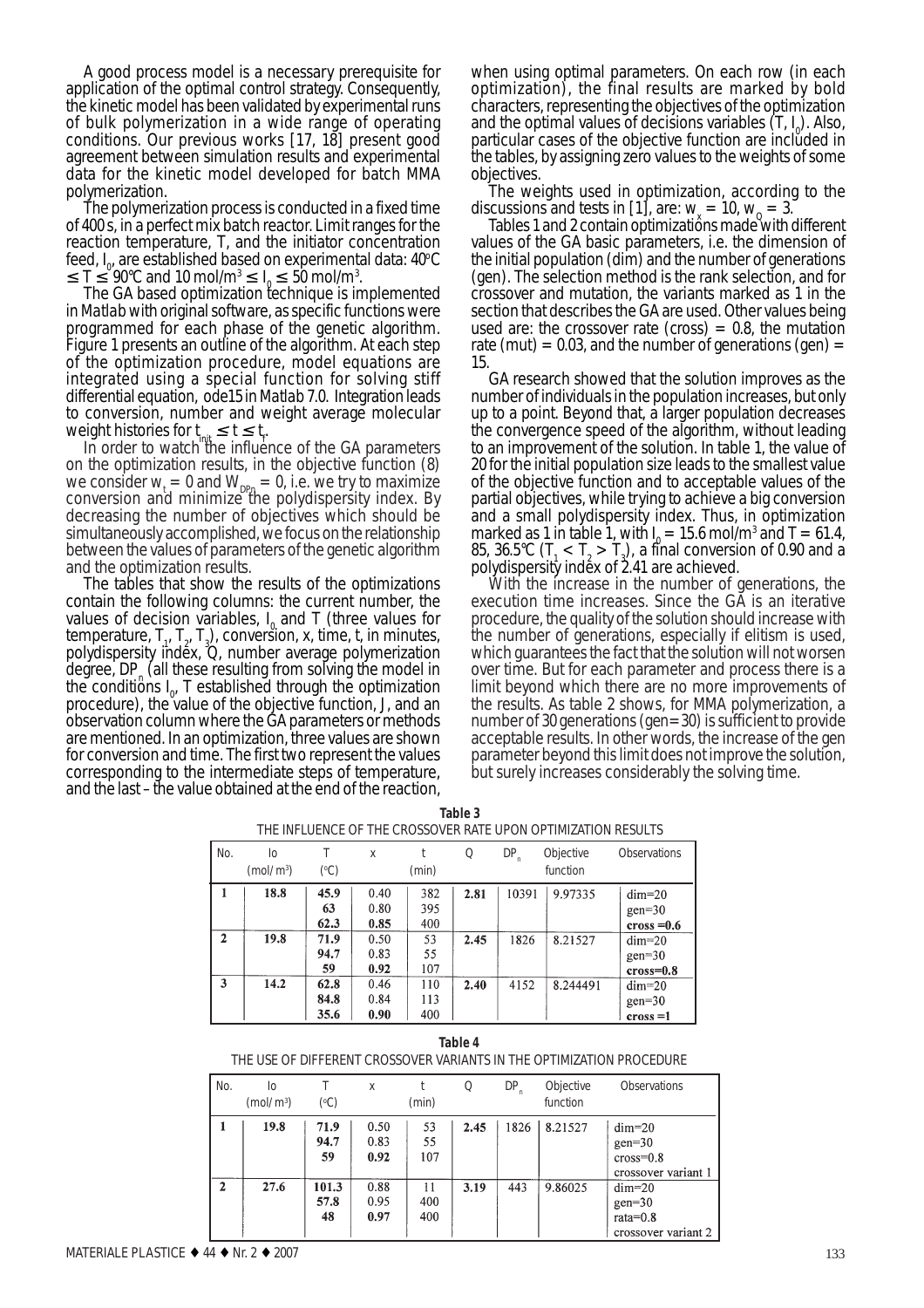The crossover rate (*cross*) represents the probability with which from two parents a new individual is generated. If the rate is small, there are high chances that one of the parents to be directly copied into the new population. Since crossover is the basis of the search process, a rate close to 1 should increase the speed of finding a solution. Copying a parent into the new population is beneficial only when it has a high fitness value (the elitism achieves this objective in order not to lose the best solutions). Table 3 motivates the choice of the 0.8 rate, based both on partial objectives, and on the minimum value of the objective function.

Table 4 uses the established values for the GA parameters and tests the two crossover variants, numbered 1 and 2, described in the previous section. From the objective function point of view, variant 1 leads to a lower value, therefore mathematically the results can be considered better. Regarding the proposed objectives, a better value for the polydispersity index is obtained with variant 1 (2.45 compared to 3.19), and a grater value for conversion is obtained with variant 2 (0.97 compared to 0.92). Variant 2 has a different thermal regime from those presented in previous tables  $(T_1 < T_2 > T_3)$ , i.e. a thermal regime formed of increasing temperature steps  $(T_{1} < T_{2} <$ *T3* ). Comparing the results of the two optimizations in table 4 emphasizes the role of the user in choosing the solution based on technological reasons, depending on the objective which is considered with priority.

The next tests (table 5) contain different values for the mutation rate (*mut*). In addition, in some simulations the weight of the conversion was increased from  $w_x = 10$  to  $w_x = 20$ , in order to force the obtaining a higher conversion.

Increasing the mutation rate to 0.05 (optimization 5) and using the variant 1 for mutation yielded the best values for the proposed objectives, i.e. a final conversion close to 1 and a rather low polydispersity index of 2.65. The conditions provided by the values of the decision variables correspond to a thermal regime formed of high temperatures, with increasing values, and a lower value of the initiator concentration. One can notice the short reaction time (32 minutes) and a small value of the polymerization degree, due to high values of the temperature. The objective function has the lowest value as well, compared to previous optimizations. In improving the optimization results, the increase of the mutation rate had a considerable influence.

Comparisons between the two mutation variants marked 1 and 2 are given in table 6. The optimizations are compared two by two, i.e. 1 with 1', 2 with 2' etc. One can notice that the general principle of multiobjective optimization (with more contradictory objectives) is respected: improving an objective leads to the worsening of another. Thus, the increase of conversion leads to the increase of polydispersity index. In addition, one must take into account the influence of weights, which determine the priority of achieving a certain objective by increasing their corresponding values. Variant 1 for mutation better balances the two objectives, by associating high conversions with rather small values of the polydispersity index.

The selection operator that decides which of the individuals of a population will be able to participate in forming the next population has an important role within a genetic algorithm. The goal of selection is to ensure more chance of reproduction to the fittest individuals and thus maximizing the performance of the new individuals, and eventually of the whole population.

The simulations presented in the previous tables were made using the rank selection. With the best values of the GA previously established, different selection methods are tried. In table 7 one can see better optimization results using rank selection.

In the following, we consider the objective function (8), where  $w_{\text{D}Pn} = 50$ ,  $w_t = 10^5$ , and  $DP_{\text{nd}} = 1800$ . This means more objectives to be met simultaneously. Table 8 presents optimizations made with a GA where the mutation and selection methods are changed. From the mathematical point of view (the minimization of the objective function), optimization 1 is the best. The user's decision can take into account a certain preferred objective. For example, the best value for conversion is achieved in optimization 4, the smallest polydispersity index in optimization 1,  $DP_n$ closest to DP<sub>nd</sub> in optimization 3, and the shortest reaction time in optimization 2.

| No.                  | I <sub>0</sub>        | T               | $\mathbf x$ | t     | Q    | $DP_n$ | Objective | <b>Observations</b> |
|----------------------|-----------------------|-----------------|-------------|-------|------|--------|-----------|---------------------|
|                      | (mol/m <sup>3</sup> ) | $({}^{\circ}C)$ |             | (min) |      |        | function  |                     |
| 1                    | 15.6                  | 61.4            | 0.46        | 117   | 2.41 | 3961   | 8.226622  | $dim=20$            |
|                      |                       | 85              | 0.85        | 122   |      |        |           | $gen=30$            |
|                      |                       | 36.5            | 0.90        | 400   |      |        |           | $w_x = 10$          |
|                      |                       |                 |             |       |      |        |           | $cross=0.8$         |
|                      |                       |                 |             |       |      |        |           | $mut=0.01$          |
| $\overline{2}$       | 24.7                  | 55.8            | 0.38        | 146   | 2.74 | 3546   | 9.139093  | $dim=20$            |
|                      |                       | 77.1            | 0.81        | 154   |      |        |           | $gen=30$            |
|                      |                       | 56.8            | 0.91        | 209   |      |        |           | $w_x = 10$          |
|                      |                       |                 |             |       |      |        |           | $cross=0.8$         |
|                      |                       |                 |             |       |      |        |           | $mut=0.03$          |
| 3                    | 20.5                  | 62.7            | 0.42        | 94    | 2.43 | 2674   | 10.123701 | $dim=20$            |
|                      |                       | 86.2            | 0.85        | 99    |      |        |           | $gen=30$            |
|                      |                       | 37.7            | 0.91        | 400   |      |        |           | $w_x = 20$          |
|                      |                       |                 |             |       |      |        |           | $\csc=0.8$          |
|                      |                       |                 |             |       |      |        |           | $mut=0.03$          |
| $\blacktriangleleft$ | 17.3                  | 65.1            | 0.41        | 84    | 2.58 | 2587   | 9.512288  | $dim=20$            |
|                      |                       | 87.5            | 0.81        | 89    |      |        |           | $gen=30$            |
|                      |                       | 46.9            | 0.91        | 143   |      |        |           | $w_x = 20$          |
|                      |                       |                 |             |       |      |        |           | $cross=0.8$         |
|                      |                       |                 |             |       |      |        |           | $mut=0.04$          |
| 5                    | 12                    | 94.6            | 0.33        | 12    | 2.65 | 608    | 8.017003  | $dim=20$            |
|                      |                       | 96.1            | 0.41        | 14    |      |        |           | $gen=30$            |
|                      |                       | 114             | 0.997       | 32    |      |        |           | $w_x = 20$          |
|                      |                       |                 |             |       |      |        |           | $cross=0.8$         |
|                      |                       |                 |             |       |      |        |           | $mut=0.05$          |

| Table 5                                                      |  |
|--------------------------------------------------------------|--|
| THE INFLUENCE OF THE MUTATION RATE UPON OPTIMIZATION RESULTS |  |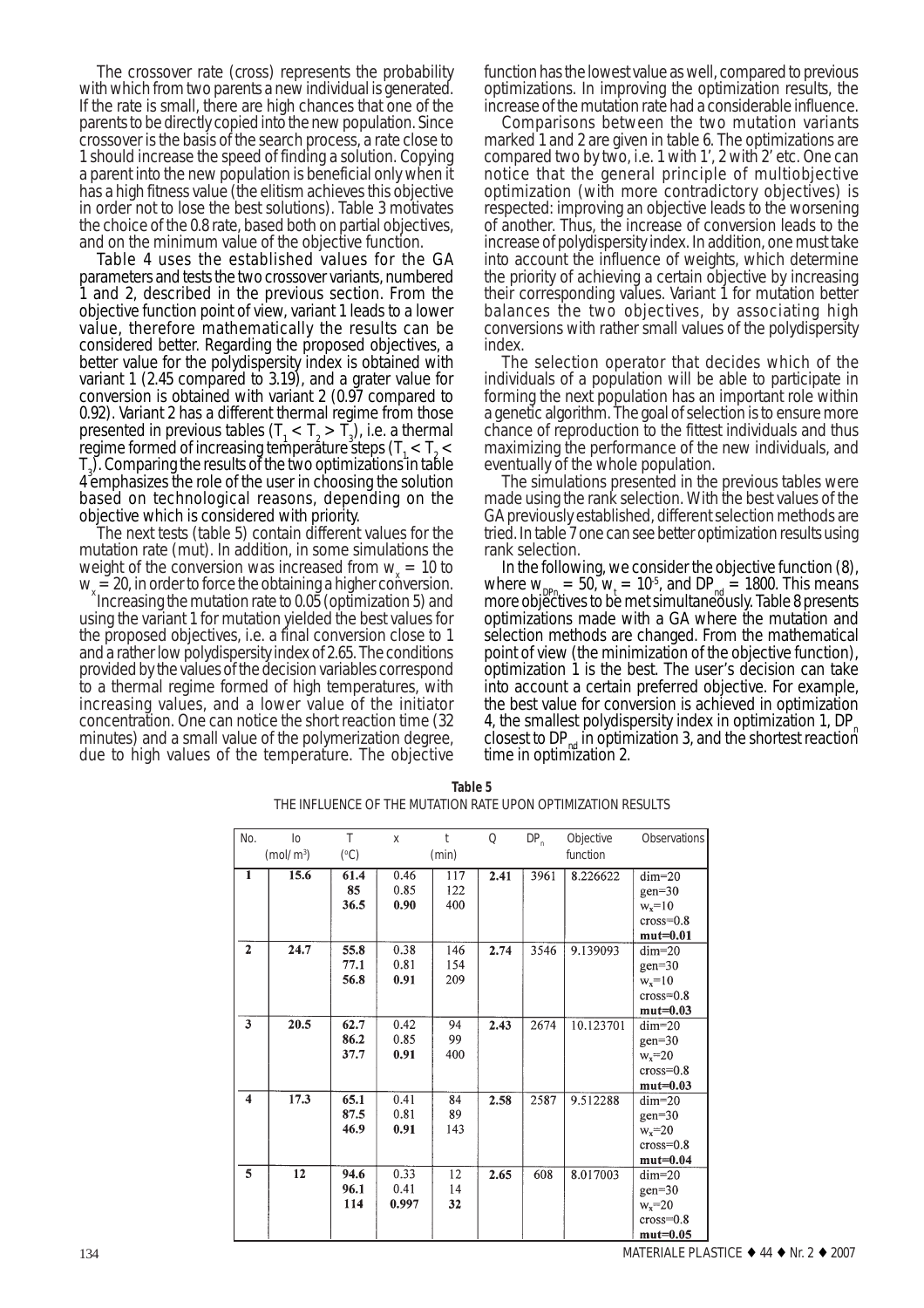|                           | THE USE OF DIFFERENT MUTATION VARIANTS IN THE OPTIMIZATION PROCEDURE |              |              |            |      |        |                       |                           |  |  |
|---------------------------|----------------------------------------------------------------------|--------------|--------------|------------|------|--------|-----------------------|---------------------------|--|--|
| No.                       | I <sub>0</sub><br>(mol/m <sup>3</sup> )                              | T<br>(°C)    | $\bf{X}$     | t<br>(min) | Q    | $DP_n$ | Objective<br>function | Observations              |  |  |
| $\mathbf{1}$              | 15.6                                                                 | 61.4         | 0.46         | 117        | 2.41 | 3961   | 8.226622              | $dim=20$                  |  |  |
|                           |                                                                      | 85           | 0.85         | 122        |      |        |                       | $gen=30$                  |  |  |
|                           |                                                                      | 36.5         | 0.90         | 400        |      |        |                       | $w_x = 10$                |  |  |
|                           |                                                                      |              |              |            |      |        |                       | $cross=0.8$               |  |  |
|                           |                                                                      |              |              |            |      |        |                       | $mut=0.01$                |  |  |
|                           |                                                                      |              |              |            |      |        |                       | mutation variant 1        |  |  |
| 1 <sup>2</sup>            | 10.7                                                                 | 57.7<br>80.8 | 0.43<br>0.82 | 174<br>179 | 2.42 | 6184   | 8.40132               | $dim=20$<br>$gen=30$      |  |  |
|                           |                                                                      | 50.6         | 0.89         | 229        |      |        |                       | $w_x = 10$                |  |  |
|                           |                                                                      |              |              |            |      |        |                       | $cross=0.8$               |  |  |
|                           |                                                                      |              |              |            |      |        |                       | $mut=0.01$                |  |  |
|                           |                                                                      |              |              |            |      |        |                       | mutation variant 2        |  |  |
| 2                         | 24.7                                                                 | 55.8         | 0.38<br>0.81 | 146        | 2.74 | 3546   | 9.139093              | $dim=20$                  |  |  |
|                           |                                                                      | 77.1<br>56.8 | 0.91         | 154<br>209 |      |        |                       | $gen=30$<br>$w_x = 10$    |  |  |
|                           |                                                                      |              |              |            |      |        |                       | $\cos$ =0.8               |  |  |
|                           |                                                                      |              |              |            |      |        |                       | $mut=0.03$                |  |  |
|                           |                                                                      |              |              |            |      |        |                       | mutation variant 1        |  |  |
| 2,                        | 40.7                                                                 | 59.1         | 0.47         | 100        | 2.58 | 2683   | 8.833824              | $dim=20$                  |  |  |
|                           |                                                                      | 80.6<br>51.5 | 0.78<br>0.89 | 103<br>162 |      |        |                       | $gen=30$<br>$w_x = 10$    |  |  |
|                           |                                                                      |              |              |            |      |        |                       | $cross=0.8$               |  |  |
|                           |                                                                      |              |              |            |      |        |                       | $mut=0.03$                |  |  |
|                           |                                                                      |              |              |            |      |        |                       | mutation variant 2        |  |  |
| 3                         | 35.2                                                                 | 74.1         | 0.43         | 34         | 2.46 | 1145   | 9.073308              | $dim=20$                  |  |  |
|                           |                                                                      | 91           | 0.85         | 38         |      |        |                       | $gen=30$                  |  |  |
|                           |                                                                      | 39.8         | 0.92         | 400        |      |        |                       | $w_x = 20$<br>$cross=0.8$ |  |  |
|                           |                                                                      |              |              |            |      |        |                       | $mut=0.03$                |  |  |
|                           |                                                                      |              |              |            |      |        |                       | mutation variant 1        |  |  |
| 3'                        | 46.7                                                                 | 88.6         | 0.89         | 17         | 3.34 | 580    | 11.04941              | $dim=20$                  |  |  |
|                           |                                                                      | 49.3         | 0.89         | 400        |      |        |                       | $gen = 30$                |  |  |
|                           |                                                                      | 54.5         | 0.95         | 400        |      |        |                       | $w_x = 20$<br>$cross=0.8$ |  |  |
|                           |                                                                      |              |              |            |      |        |                       | $mut=0.03$                |  |  |
|                           |                                                                      |              |              |            |      |        |                       | mutation variant 2        |  |  |
| 4                         | 17.3                                                                 | 65.1         | 0.41         | 84         | 2.58 | 2587   | 9.512288              | $dim=20$                  |  |  |
|                           |                                                                      | 87.5         | 0.81         | 89         |      |        |                       | $gen=30$                  |  |  |
|                           |                                                                      | 46.9         | 0.91         | 143        |      |        |                       | $w_x = 20$<br>$cross=0.8$ |  |  |
|                           |                                                                      |              |              |            |      |        |                       | $mut=0.04$                |  |  |
|                           |                                                                      |              |              |            |      |        |                       | mutation variant 1        |  |  |
| $\mathbf{A}$ <sup>2</sup> | 46.7                                                                 | 83           | 0.86         | 22         | 3.60 | 793    | 11.9728               | $dim=20$                  |  |  |
|                           |                                                                      | 48.1<br>51.7 | 0.86<br>0.94 | 400<br>400 |      |        |                       | $gen=30$<br>$w_x = 20$    |  |  |
|                           |                                                                      |              |              |            |      |        |                       | $cross=0.8$               |  |  |
|                           |                                                                      |              |              |            |      |        |                       | $mut=0.04$                |  |  |
|                           |                                                                      |              |              |            |      |        |                       | mutation variant 2        |  |  |
| $\mathbf{5}$              | 12                                                                   | 94.6         | 0.33         | 12         | 2.65 | 608    | 8.017003              | $dim=20$                  |  |  |
|                           |                                                                      | 96.1         | 0.41         | 14         |      |        |                       | $gen=30$                  |  |  |
|                           |                                                                      | 114          | 0.997        | 32         |      |        |                       | $w_x = 20$<br>$cross=0.8$ |  |  |
|                           |                                                                      |              |              |            |      |        |                       | $mut=0.05$                |  |  |
|                           |                                                                      |              |              |            |      |        |                       | mutation variant 1        |  |  |
| $\overline{5}$            | 36.8                                                                 | 64.6         | 0.47         | 69         | 2.48 | 2054   | 9.47213               | $dim=20$                  |  |  |
|                           |                                                                      | 83.5         | 0.82         | 72         |      |        |                       | $gen=30$                  |  |  |
|                           |                                                                      | 54.3         | 0.90         | 126        |      |        |                       | $w_x = 20$                |  |  |
|                           |                                                                      |              |              |            |      |        |                       | $cross=0.8$<br>$mut=0.05$ |  |  |
|                           |                                                                      |              |              |            |      |        |                       | mutation variant 2        |  |  |

**Table 6**

The examples presented in this paper aim at describing an optimization approach based on genetic algorithms, more precisely, a methodology of searching for the optimum by means of the most suitable GA parameters and variants.

Our discussions were focus not the absolute results, but rather the steps of the GA based optimization strategy. The user decision in choosing the weights of the objective function and the optimization results and the technological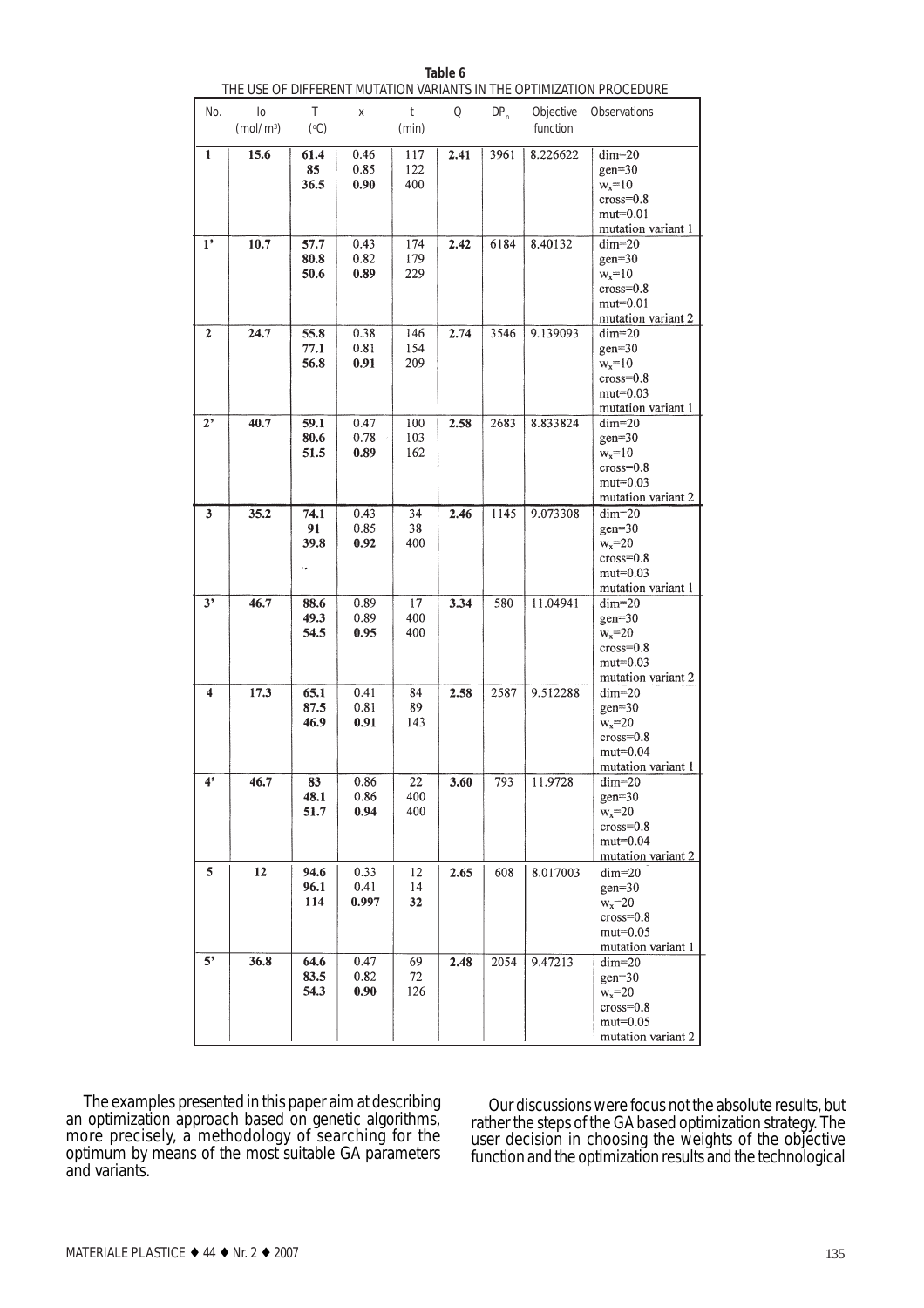|                                                                      | Table 7 |  |
|----------------------------------------------------------------------|---------|--|
| THE USE OF DIFFERENT SELECTION METHODS IN THE OPTIMIZATION PROCEDURE |         |  |

| No. | $\mathbf{I}^{\mathbf{0}}$ | T               | $\mathbf X$ | t                 | Q    | $DP_n$ | Objective | <b>Observations</b> |
|-----|---------------------------|-----------------|-------------|-------------------|------|--------|-----------|---------------------|
|     | (mol/m <sup>3</sup> )     | $({}^{\circ}C)$ |             | function<br>(min) |      |        |           |                     |
| 1   | $\overline{12}$           | 94.6            | 0.33        | 12                | 2.65 | 608    | 8.017003  | $dim=20$            |
|     |                           | 96.1            | 0.41        | 14                |      |        |           | $gen=30$            |
|     |                           | 114             | 0.997       | 32                |      |        |           | $w_x = 20$          |
|     |                           |                 |             |                   |      |        |           | $cross=0.8$         |
|     |                           |                 |             |                   |      |        |           | $mut=0.05$          |
|     |                           |                 |             |                   |      |        |           | mutation variant 1  |
|     |                           |                 |             |                   |      |        |           | rank selection      |
| 1'  | 12.9                      | 60.7            | 0.42        | 129               | 2.45 | 4961   | 9.929125  | $dim=20$            |
|     |                           | 80.9            | 0.81        | 135               |      |        |           | $gen=30$            |
|     |                           | 46.2            | 0.87        | 184               |      |        |           | $w_x = 20$          |
|     |                           |                 |             |                   |      |        |           | $cross=0.8$         |
|     |                           |                 |             |                   |      |        |           | $mut=0.05$          |
|     |                           |                 |             |                   |      |        |           | mutation variant 1  |
|     |                           | ٠.              |             |                   |      |        |           | roulette selection  |
| 1"  | 29.9                      | 76.9            | 0.46        | 31                | 3.14 | 1454   | 11.391942 | $dim=20$            |
|     |                           | 82.5            | 0.85        | 36                |      |        |           | $gen=30$            |
|     |                           | 55.2            | 0.90        | 83                |      |        |           | $w_x = 20$          |
|     |                           |                 |             |                   |      |        |           | $cross=0.8$         |
|     |                           |                 |             |                   |      |        |           | $mut=0.05$          |
|     |                           |                 |             |                   |      |        |           | mutation variant 1  |
|     |                           |                 |             |                   |      |        |           | tournament select.  |

|                         | <b>Table 8</b><br>EXAMPLES OF OPTIMIZATION REALIZED WITH A COMPLEX OBJECTIVE FUNCTION |                      |                      |                       |       |        |                       |                                                                                                                                                                       |  |  |
|-------------------------|---------------------------------------------------------------------------------------|----------------------|----------------------|-----------------------|-------|--------|-----------------------|-----------------------------------------------------------------------------------------------------------------------------------------------------------------------|--|--|
| No.                     | I <sub>0</sub><br>(mol/m <sup>3</sup> )                                               | T<br>$({}^{\circ}C)$ | $\bf{X}$             | $\mathbf{t}$<br>(min) | Q     | $DP_n$ | Objective<br>function | Observations                                                                                                                                                          |  |  |
| $\mathbf{1}$            | 27.7                                                                                  | 78.4<br>51.3<br>65.1 | 0.85<br>0.94<br>0.95 | 35<br>400<br>400      | 4.27  | 1364   | 14.474469             | $dim=20$<br>$gen=30$<br>$w_x = 20$ ; $w_Q = 3$ ;<br>$w_t = 10^{-5}$ ; $DP_{nd} = 1500$<br>$cross=0.8$<br>$mut=0.05$<br>mutation variant 1<br>rank selection           |  |  |
| $\mathbf{2}$            | 38.3                                                                                  | 59.6<br>67.8<br>70   | 0.36<br>0.44<br>0.95 | 88<br>94<br>151       | 5.81  | 1522   | 18.5963               | $dim=20$<br>$gen=30$<br>$w_x = 20$ ; $w_Q = 3$ ;<br>$w_t = 10^{-5}$ ; $DP_{nd} = 1500$<br>$cross=0.8$<br>$mut=0.05$<br>mutation variant 2<br>rank selection           |  |  |
| $\overline{\mathbf{3}}$ | 41.9                                                                                  | 42.8<br>76.1<br>76.6 | 0.37<br>0.50<br>0.93 | 374<br>379<br>400     | 5.28  | 1680   | 18.145888             | $dim=20$<br>$gen=30$<br>$w_x = 20$ ; $w_0 = 3$ ;<br>$w_t = 10^{-5}$ ; DP <sub>nd</sub> =1500<br>$cross=0.8$<br>$mut=0.05$<br>mutation variant 2<br>roulette selection |  |  |
| 4                       | 14.4                                                                                  | 40.7<br>59.7<br>72.4 | 0.12<br>0.40<br>0.97 | 279<br>362<br>400     | 6.295 | 1660   | 20.310328             | $dim=20$<br>$gen=30$<br>$w_x=20; w_Q=3;$<br>$w_t=10^{-5}; DP_{nd}=1500$<br>$cross=0.8$<br>$mut=0.05$<br>mutation variant 2<br>tournament select.                      |  |  |

criteria are important elements in an optimization procedure.

**Conclusions**<br>The optimization methods based on genetic algorithms are flexible, robust, easy to use and usually lead to globally optimal solutions. More, they do not use initial guesses nor

In the present paper, a step by step optimization strategy is presented, in which the most appropriate values of the GA parameters are found for the studied polymerization process. From this point of view, one can underline the influence of the overall set of parameters (rather than individual ones) upon the optimal solution. Also, the parameter values and GA variants can be correlated to either the value of the objective function or the values reached by some objectives to be minimized, even if the objective function has not the minimum value.

The main goal of the study is thus to establish an optimization methodology based on genetic algorithms,